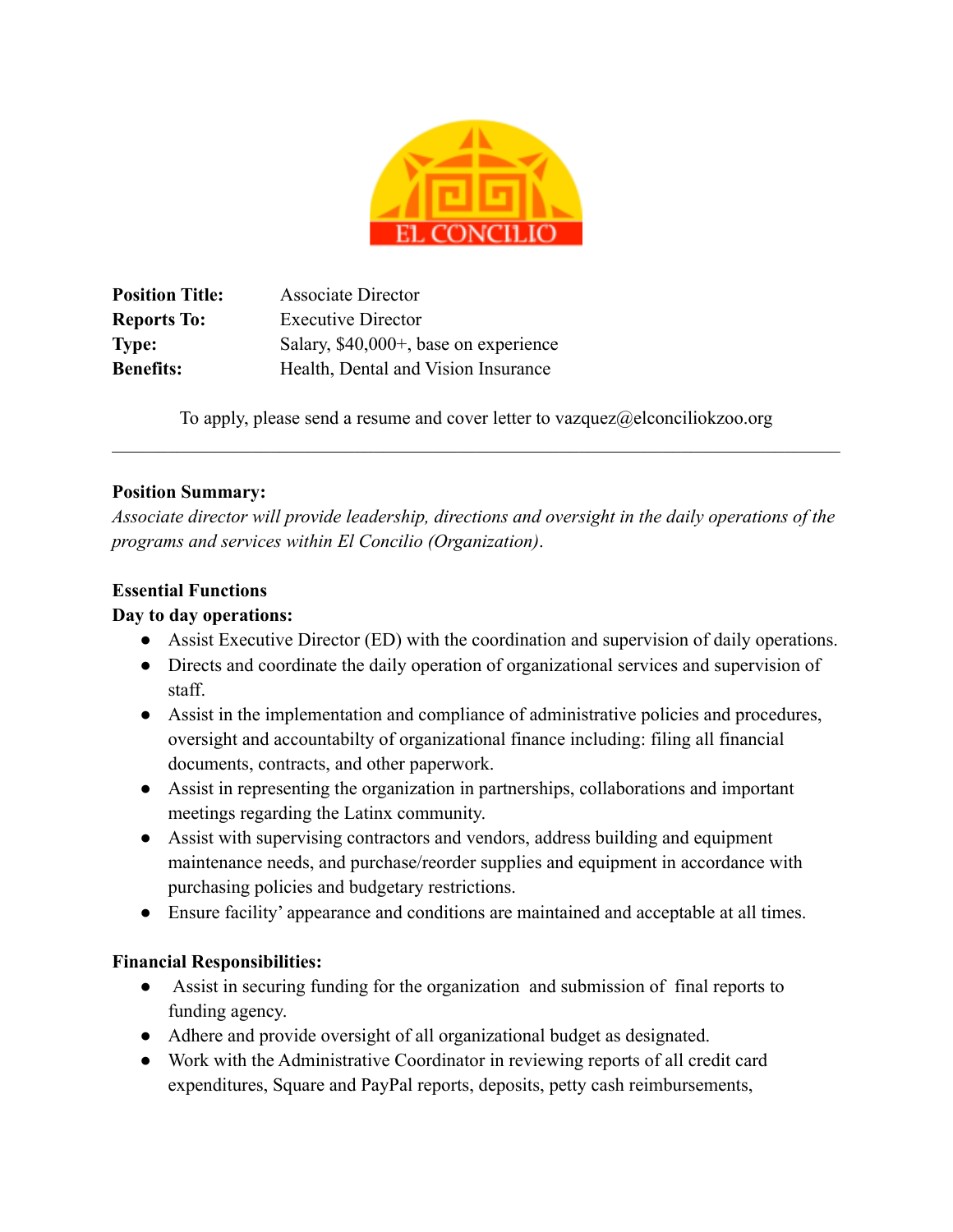expenditure requests, invoices, and assisting with preparation of the annual tax return and audit.

- Provide general accounting and finance recommendations as needed.
- Assist with donations and process tax deduction letters.

# **Staff Supervision:**

- Assist in the implementation and compliance of administrative policies and procedures, oversight and accountabilty of organizational finance including: filing all financial documents, contracts, and other paperwork.
- Provide supervision and direction as need to all staff of El Concilio.
- Ensure high quality of services for our Latinx families and partners through continual assessment and evaluation.
- Work collaboratively with ED, Members of Board of Directors, and staff.

# **Delivery of Services:**

- Oversee daily services operations, including ensuring interpreter standards of practice and code of ethics are followed and adhered to at all times.
- Assist with language access program policies and procedures.
- Support and oversee Language Access program, Fundraising events, and other income programs.
- Plan and coordinate, in collaboration with the Executive Director, and other administrative staff on major programs and events.
- Document Translation (English to Spanish) as needed.
- Assist the Executive Director with other duties as assigned.

# **Qualifications:**

• Bachelor's degree in business administration, accounting, nonprofit management, or other related field preferred.

- Two or more years of recent and relevant non-profit or Finance and Administrative experience
- Commitment to El Concilio' mission and vision.
- Bilingual/bicultural with fluency in English and Spanish.
- Ability to connect quickly with guests and utilize a communication style that is positive, caring, knowledgeable and professional.
- Demonstrated commitment to high professional ethical standards with an excellent understanding of managing confidential information.
- Impeccable time management and superior organizational skills.
- Proven experience at an advanced level of Word, Excel, PowerPoint and email is mandatory.
- Excellent communication skills, both verbal and written.
- Demonstrated self-directed individual with effective problem-resolution skills.
- Excels in a fast pace, community facing environment with quickly changing priorities based on